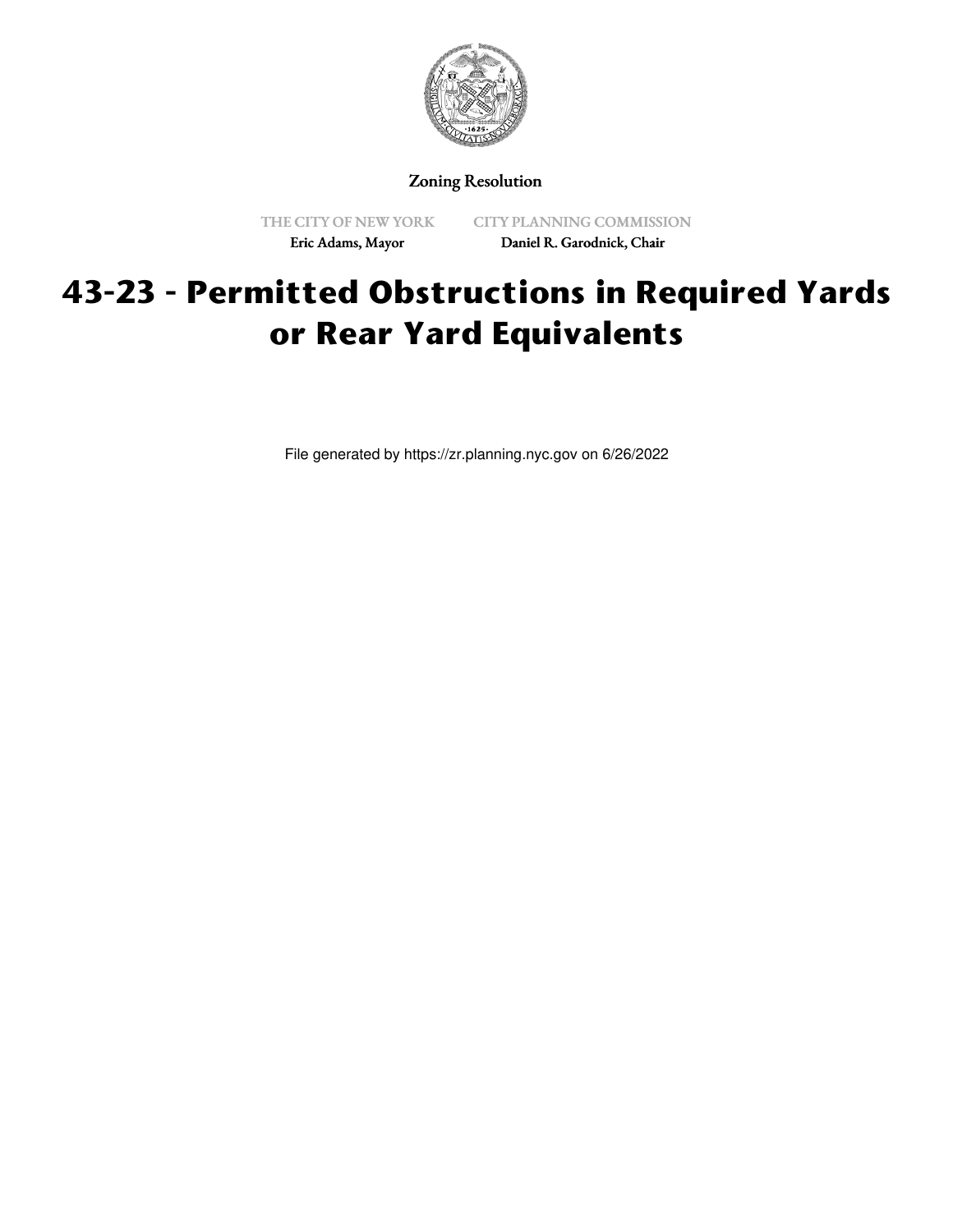## **43-23 - Permitted Obstructions in Required Yards or Rear Yard Equivalents**

LAST AMENDED 5/12/2021

In all #Manufacturing Districts#, the following obstructions shall be permitted within a required #yard# or #rear yard equivalent#:

- (a) In any #yard# or #rear yard equivalent#:
	- (1) Arbors or trellises;
	- (2) Awnings and other sun control devices, provided that when located at a level higher than the first #story#, excluding a #basement#, all such awnings and other sun control devices:
		- (i) shall be limited to a maximum projection from a #building# wall of 2 feet, 6 inches; and
		- (ii) shall have solid surfaces that, in aggregate, cover an area no more than 30 percent of the area of the #building# wall (as viewed in elevation) from which they project;
	- (3) Canopies;
	- (4) Chimneys, projecting not more than three feet into, and not exceeding two percent of the area of, the required #yard# or #rear yard equivalent#;
	- (5) Eaves, gutters or downspouts, projecting into such #yard# or #rear yard equivalent# not more than 16 inches or 20 percent of the width of such #yard# or #rear yard equivalent#, whichever is the lesser distance;
	- (6) Exterior wall thickness, where such wall thickness is added to the exterior face of a #building# wall existing on April 30, 2012, provided the added wall thickness has a thermal resistance (R-value) of at least 1.5 per inch, and is limited to one inch of thickness for every foot of existing #yard# width, up to a maximum thickness of eight inches. When an open area is provided along a common #lot line#, then such exterior wall thickness is limited to one inch for every foot of existing open area on the #zoning lot#;

Where #buildings# that have added exterior wall thickness pursuant to this Section are #enlarged#, such #enlarged# portion may similarly encroach upon required #yards# in order to align with the exterior walls of the existing #building#, provided such #enlargement# contains less #floor area# than the existing #building#, and there is no encroachment of #floor area# into a required #yard#;

- (7) Fences;
- (8) Flagpoles;
- (9) Parking spaces for automobiles or bicycles, off-street, open, #accessory#;
- (10) Power systems, including, but not limited to, generators, solar energy systems, fuel cells, batteries and other energy storage systems, provided that all equipment shall not exceed a height of 23 feet above #curb level#;
- (11) Solar energy systems on walls existing on April 30, 2012, projecting no more than 10 inches and occupying no more than 20 percent of the surface area of the #building# wall (as viewed in elevation) from which it projects;
- (12) Steps, and ramps or lifts for people with physical disabilities;